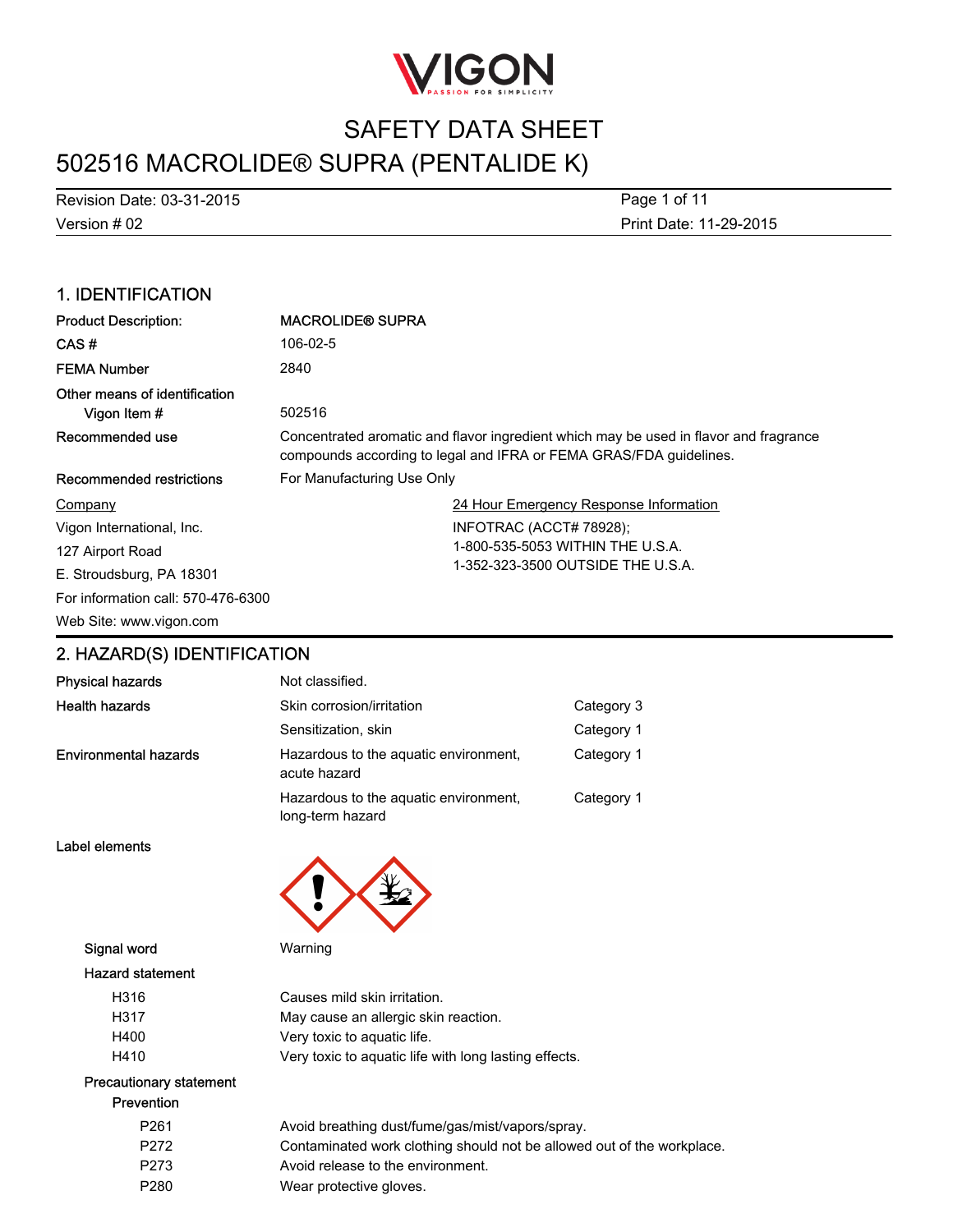

| Revision Date: 03-31-2015 | Page 2 of 11           |
|---------------------------|------------------------|
| Version # 02              | Print Date: 11-29-2015 |

| Response                                     |                                                                                                     |
|----------------------------------------------|-----------------------------------------------------------------------------------------------------|
| $P302 + P352$                                | IF ON SKIN: Wash with plenty of water.                                                              |
| $P333 + P313$                                | If skin irritation or rash occurs: Get medical advice/attention.                                    |
| P362 + P364                                  | Take off contaminated clothing and wash it before reuse.                                            |
| P391                                         | Collect spillage.                                                                                   |
| Storage                                      | Store away from incompatible materials.                                                             |
| <b>Disposal</b>                              |                                                                                                     |
| P <sub>501</sub>                             | Dispose of contents/container in accordance with local/regional/national/international regulations. |
| Hazard(s) not otherwise<br>classified (HNOC) | None known.                                                                                         |
| Supplemental information                     | None.                                                                                               |

## 3. COMPOSITION/INFORMATION ON INGREDIENTS

**Substances** 

| Chemical name               | Common name and synonyms | <b>CAS number</b> | %   |
|-----------------------------|--------------------------|-------------------|-----|
| 16- oxacyclohexadecan-1-one | PENTADECALACTONE         | 106-02-5          | 100 |
|                             | Oxacyclohexadecan-2-one  |                   |     |
|                             | Pentadecan-15-olide      |                   |     |
|                             | OMEGA-PENTADECALACTONE   |                   |     |

| <b>4. FIRST-AID MEASURES</b>                                                 |                                                                                                                                                                                                                                                             |
|------------------------------------------------------------------------------|-------------------------------------------------------------------------------------------------------------------------------------------------------------------------------------------------------------------------------------------------------------|
| Inhalation                                                                   | If breathing is difficult, remove to fresh air and keep at rest in a position comfortable for breathing.<br>For breathing difficulties, oxygen may be necessary. Call a physician if symptoms develop or<br>persist.                                        |
| <b>Skin contact</b>                                                          | Take off immediately all contaminated clothing. Get medical attention if irritation develops and<br>persists. Wash skin thoroughly with soap and water for several minutes.                                                                                 |
| Eye contact                                                                  | Remove contact lenses, if present and easy to do. Get medical attention if irritation develops and<br>persists. Promptly wash eyes with plenty of water while lifting the eye lids.                                                                         |
| Ingestion                                                                    | Call a physician or poison control center immediately. If swallowed, rinse mouth with water (only if<br>the person is conscious). Do not induce vomiting. If vomiting occurs, the head should be kept low<br>so that stomach vomit doesn't enter the lungs. |
| Most important<br>symptoms/effects, acute and<br>delayed                     | Mild skin irritation. May cause an allergic skin reaction. Dermatitis. Rash.                                                                                                                                                                                |
| Indication of immediate medical<br>attention and special treatment<br>needed | Not available.                                                                                                                                                                                                                                              |
| General information                                                          | Ensure that medical personnel are aware of the material(s) involved, and take precautions to<br>protect themselves. Show this safety data sheet to the doctor in attendance.                                                                                |

### 5. FIRE-FIGHTING MEASURES

| Suitable extinguishing media   | Water spray, fog, CO2, dry chemical, or alcohol resistant foam.    |
|--------------------------------|--------------------------------------------------------------------|
| Unsuitable extinguishing media | Do not use a solid water stream as it may scatter and spread fire. |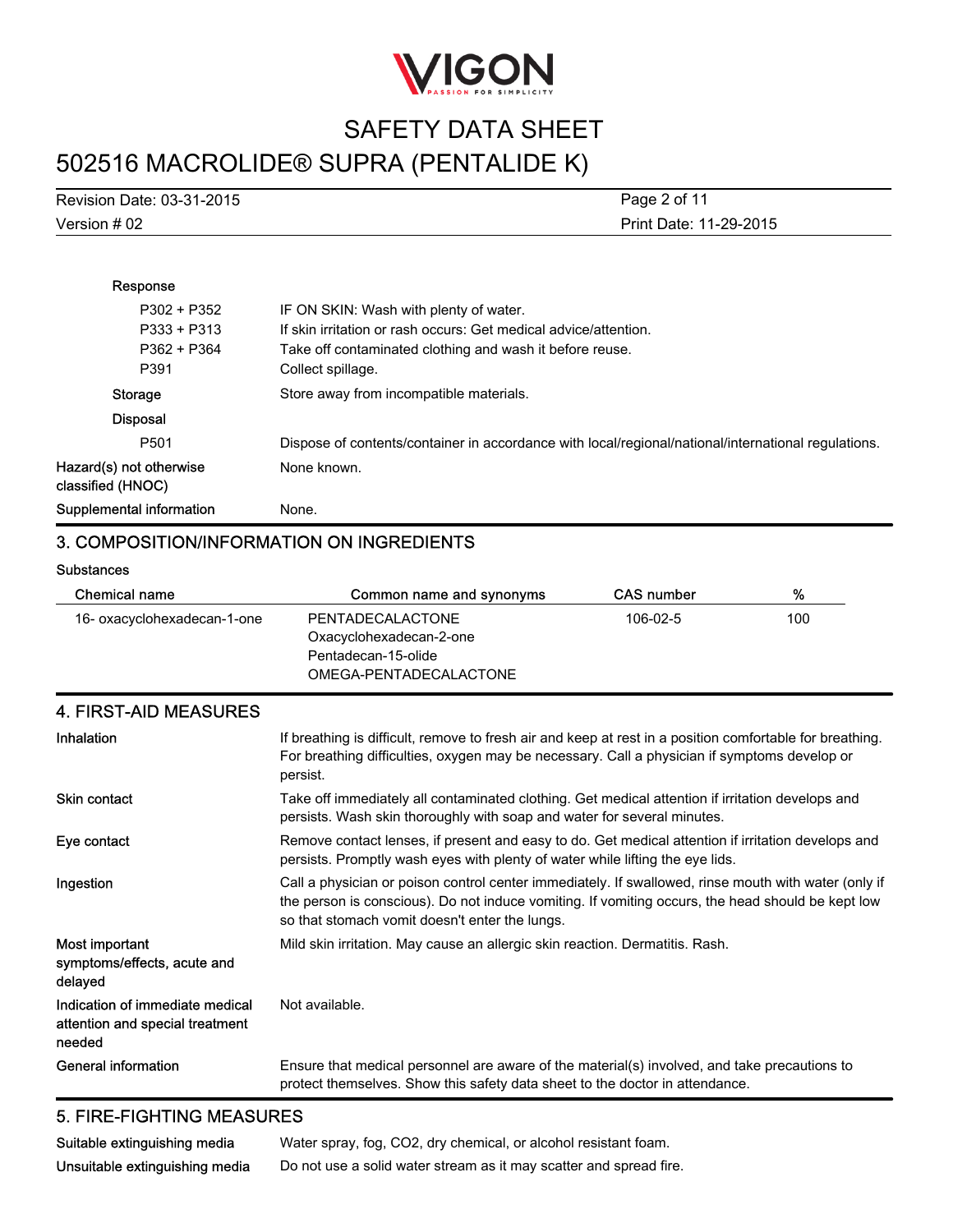

| Revision Date: 03-31-2015                                                 | Page 3 of 11                                                                                                                                                                                                                                                                                                                                                                                    |
|---------------------------------------------------------------------------|-------------------------------------------------------------------------------------------------------------------------------------------------------------------------------------------------------------------------------------------------------------------------------------------------------------------------------------------------------------------------------------------------|
| Version #02                                                               | Print Date: 11-29-2015                                                                                                                                                                                                                                                                                                                                                                          |
|                                                                           |                                                                                                                                                                                                                                                                                                                                                                                                 |
| Specific hazards arising from<br>the chemical                             | Fire may produce irritating, corrosive and/or toxic gases.                                                                                                                                                                                                                                                                                                                                      |
| Special protective equipment<br>and precautions for firefighters          | Firefighters must use standard protective equipment including flame retardant coat, helmet with<br>face shield, gloves, rubber boots, and in enclosed spaces, SCBA. Structural firefighters protective<br>clothing will only provide limited protection. Wear self-contained breathing apparatus with a full<br>facepiece operated in the positive pressure demand mode when fighting fires.    |
| Fire fighting<br>equipment/instructions                                   | In case of fire and/or explosion do not breathe fumes. Use standard firefighting procedures and<br>consider the hazards of other involved materials. Move containers from fire area if you can do so<br>without risk. Water runoff can cause environmental damage. Ventilate closed spaces before<br>entering them. Keep run-off water out of sewers and water sources. Dike for water control. |
| Specific methods                                                          | Use water spray to cool unopened containers.                                                                                                                                                                                                                                                                                                                                                    |
| <b>General fire hazards</b>                                               | Static charges generated by emptying package in or near flammable vapor may cause flash fire.                                                                                                                                                                                                                                                                                                   |
| <b>6. ACCIDENTAL RELEASE MEASURES</b>                                     |                                                                                                                                                                                                                                                                                                                                                                                                 |
| Personal precautions, protective<br>equipment and emergency<br>procedures | Keep unnecessary personnel away. Eliminate all sources of ignition. Avoid contact with skin or<br>inhalation of spillage, dust or vapor. Do not touch damaged containers or spilled material unless<br>wearing appropriate protective clothing. Ventilate closed spaces before entering them.                                                                                                   |
| Methods and materials for<br>containment and cleaning up                  | Eliminate all ignition sources (no smoking, flares, sparks or flames in immediate area). Stop the<br>flow of material, if this is without risk. Dike the spilled material, where this is possible. Absorb with<br>inert absorbent such as dry clay, sand or diatomaceous earth, commercial sorbents, or recover<br>using pumps.                                                                 |
|                                                                           | The product is immiscible with water and will spread on the water surface.                                                                                                                                                                                                                                                                                                                      |
|                                                                           | Large Spills: Stop the flow of material, if this is without risk. Dike the spilled material, where this is<br>possible. Cover with plastic sheet to prevent spreading. Prevent product from entering drains. Do<br>not allow material to contaminate ground water system. Absorb in vermiculite, dry sand or earth<br>and place into containers.                                                |
|                                                                           | Small Spills: Wipe up with absorbent material (e.g. cloth, fleece). Clean surface thoroughly to<br>remove residual contamination.                                                                                                                                                                                                                                                               |
|                                                                           | Never return spills in original containers for re-use. This material and its container must be<br>disposed of as hazardous waste. Collect and dispose of spillage as indicated in section 13 of the<br>SDS.                                                                                                                                                                                     |

Environmental precautions Prevent further leakage or spillage if safe to do so. Do not contaminate water. Avoid release to the environment. Retain and dispose of contaminated wash water. Contact local authorities in case of spillage to drain/aquatic environment.

### 7. HANDLING AND STORAGE

| Precautions for safe handling   | Do not handle or store near an open flame, heat or other sources of ignition. Take precautionary<br>measures against static discharges. All equipment used when handling the product must be<br>grounded. Avoid breathing vapor. Avoid contact with eyes, skin, and clothing. Avoid prolonged<br>exposure. Wash thoroughly after handling. |
|---------------------------------|--------------------------------------------------------------------------------------------------------------------------------------------------------------------------------------------------------------------------------------------------------------------------------------------------------------------------------------------|
| Conditions for safe storage.    | Keep container closed. Handle containers with care. Open slowly in order to control possible                                                                                                                                                                                                                                               |
| including any incompatibilities | pressure release. Store in a cool, well-ventilated area.                                                                                                                                                                                                                                                                                   |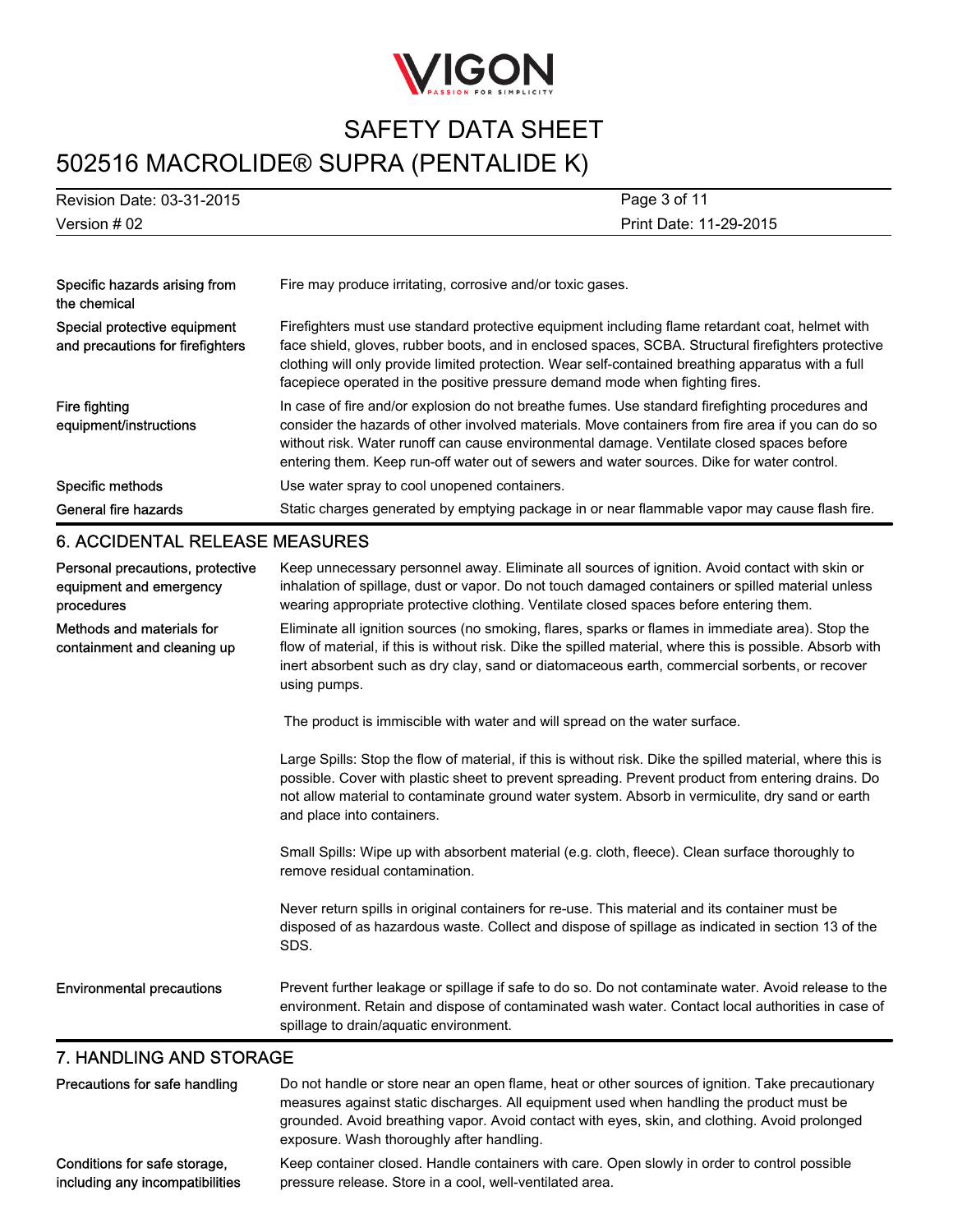

# SAFETY DATA SHEET

# 502516 MACROLIDE® SUPRA (PENTALIDE K)

Version # 02 Revision Date: 03-31-2015 Print Date: 11-29-2015 Page 4 of 11

## 8. EXPOSURE CONTROLS/PERSONAL PROTECTION

| Occupational exposure limits       | No exposure limits noted for ingredient(s).                                                                                                                                                                                                                                                           |
|------------------------------------|-------------------------------------------------------------------------------------------------------------------------------------------------------------------------------------------------------------------------------------------------------------------------------------------------------|
| <b>Biological limit values</b>     | No biological exposure limits noted for the ingredient(s).                                                                                                                                                                                                                                            |
| Appropriate engineering controls   | Use explosion-proof ventilation equipment to stay below exposure limits.                                                                                                                                                                                                                              |
| Eye/face protection                | Individual protection measures, such as personal protective equipment<br>Wear safety glasses with side shields (or goggles). Face shield is recommended.                                                                                                                                              |
| Skin protection<br>Hand protection | Chemical resistant gloves.                                                                                                                                                                                                                                                                            |
| Other                              | Use of an impervious apron is recommended.                                                                                                                                                                                                                                                            |
| <b>Respiratory protection</b>      | Respiratory protection not required. If ventilation is insufficient, suitable respiratory protection must<br>be provided.                                                                                                                                                                             |
| <b>Thermal hazards</b>             | Wear appropriate thermal protective clothing, when necessary.                                                                                                                                                                                                                                         |
| General hygiene considerations     | Always observe good personal hygiene measures, such as washing after handling the material<br>and before eating, drinking, and/or smoking. Routinely wash work clothing and protective<br>equipment to remove contaminants. Contaminated work clothing should not be allowed out of the<br>workplace. |

### 9. PHYSICAL AND CHEMICAL PROPERTIES

| Appearance                                   | Refer to Spec Sheet               |
|----------------------------------------------|-----------------------------------|
| <b>Physical state</b>                        | Solid.                            |
| Form                                         | Solid.                            |
| Color                                        | Refer to Spec Sheet               |
| Odor                                         | Characteristic.                   |
| <b>Odor threshold</b>                        | Not available.                    |
| рH                                           | Not available.                    |
| Melting point/freezing point                 | 93.2 - 100.4 °F (34 - 38 °C)      |
| Initial boiling point and boiling<br>range   | 278.6 °F (137 °C) at 2 mmHg       |
| Flash point                                  | > 200.0 °F (> 93.3 °C) Closed Cup |
| <b>Evaporation rate</b>                      | Not available.                    |
| Flammability (solid, gas)                    | Not available.                    |
| Upper/lower flammability or explosive limits |                                   |
| <b>Flammability limit - lower</b><br>$(\%)$  | Not available.                    |
| <b>Flammability limit - upper</b><br>(%)     | Not available.                    |
| Explosive limit - lower (%)                  | Not available.                    |
| Explosive limit - upper (%)                  | Not available.                    |
| Vapor pressure                               | 1 mm Hg at 20 $\degree$ C         |
| Vapor density                                | 8.3                               |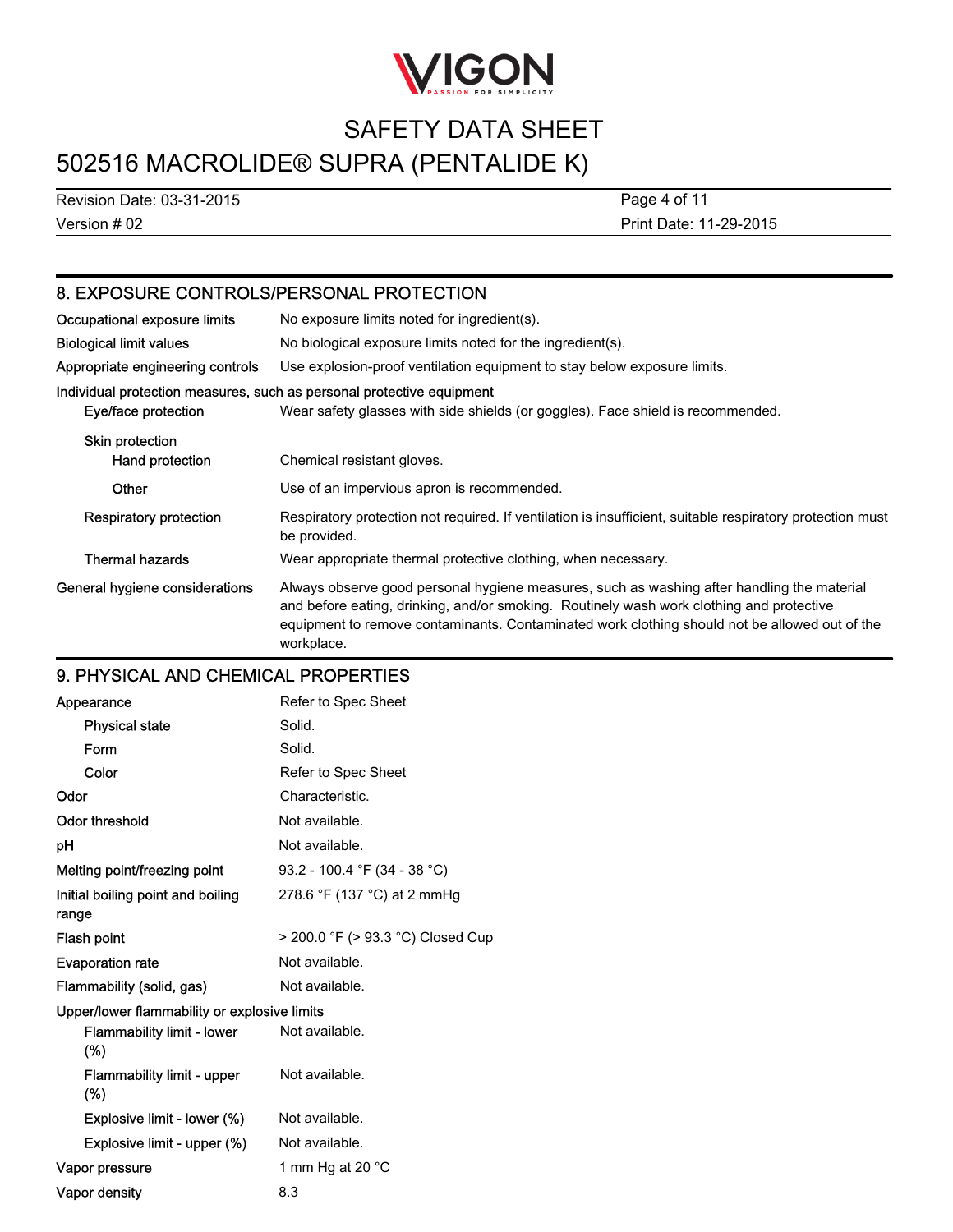

Version # 02 Revision Date: 03-31-2015 Print Date: 11-29-2015 Page 5 of 11

| <b>Relative density</b>                           | Not available.             |
|---------------------------------------------------|----------------------------|
| Solubility(ies)                                   |                            |
| Solubility (water)                                | Insoluble                  |
| <b>Partition coefficient</b><br>(n-octanol/water) | Not available.             |
| Auto-ignition temperature                         | Not available.             |
| <b>Decomposition temperature</b>                  | Not available.             |
| <b>Viscosity</b>                                  | Not available.             |
| Other information                                 |                            |
| <b>Flammability class</b>                         | Combustible IIIB estimated |
| Molecular formula                                 | C15H28O2                   |
| Molecular weight                                  | 240.39 g/mol               |

### 10. STABILITY AND REACTIVITY

| Reactivity                            | The product is stable and non-reactive under normal conditions of use, storage and transport. |
|---------------------------------------|-----------------------------------------------------------------------------------------------|
| <b>Chemical stability</b>             | Material is stable under normal conditions.                                                   |
| Possibility of hazardous<br>reactions | No dangerous reaction known under conditions of normal use.                                   |
| Conditions to avoid                   | Avoid temperatures exceeding the flash point. Contact with incompatible materials.            |
| Incompatible materials                | Strong oxidizing agents.                                                                      |
| Hazardous decomposition<br>products   | No hazardous decomposition products if stored and handled as indicated.                       |

## 11. TOXICOLOGICAL INFORMATION

| Information on likely routes of exposure                                           |                                                                                             |                     |  |
|------------------------------------------------------------------------------------|---------------------------------------------------------------------------------------------|---------------------|--|
| <b>Inhalation</b>                                                                  | No adverse effects due to inhalation are expected.                                          |                     |  |
| <b>Skin contact</b>                                                                | Causes mild skin irritation. May cause an allergic skin reaction.                           |                     |  |
| Eye contact                                                                        | Direct contact with eyes may cause temporary irritation. Causes mild eye irritation.        |                     |  |
| Ingestion                                                                          | Expected to be a low ingestion hazard.                                                      |                     |  |
| Symptoms related to the<br>physical, chemical and<br>toxicological characteristics | Mild skin irritation. Not available. May cause an allergic skin reaction. Dermatitis. Rash. |                     |  |
| Information on toxicological effects                                               |                                                                                             |                     |  |
| <b>Acute toxicity</b>                                                              | May cause an allergic skin reaction.                                                        |                     |  |
| Product                                                                            | <b>Species</b>                                                                              | <b>Test Results</b> |  |
| 16- oxacyclohexadecan-1-one (CAS 106-02-5)                                         |                                                                                             |                     |  |

- 16- oxacyclohexadecan-1-one (CAS 106-02-5)
	- Dermal Acute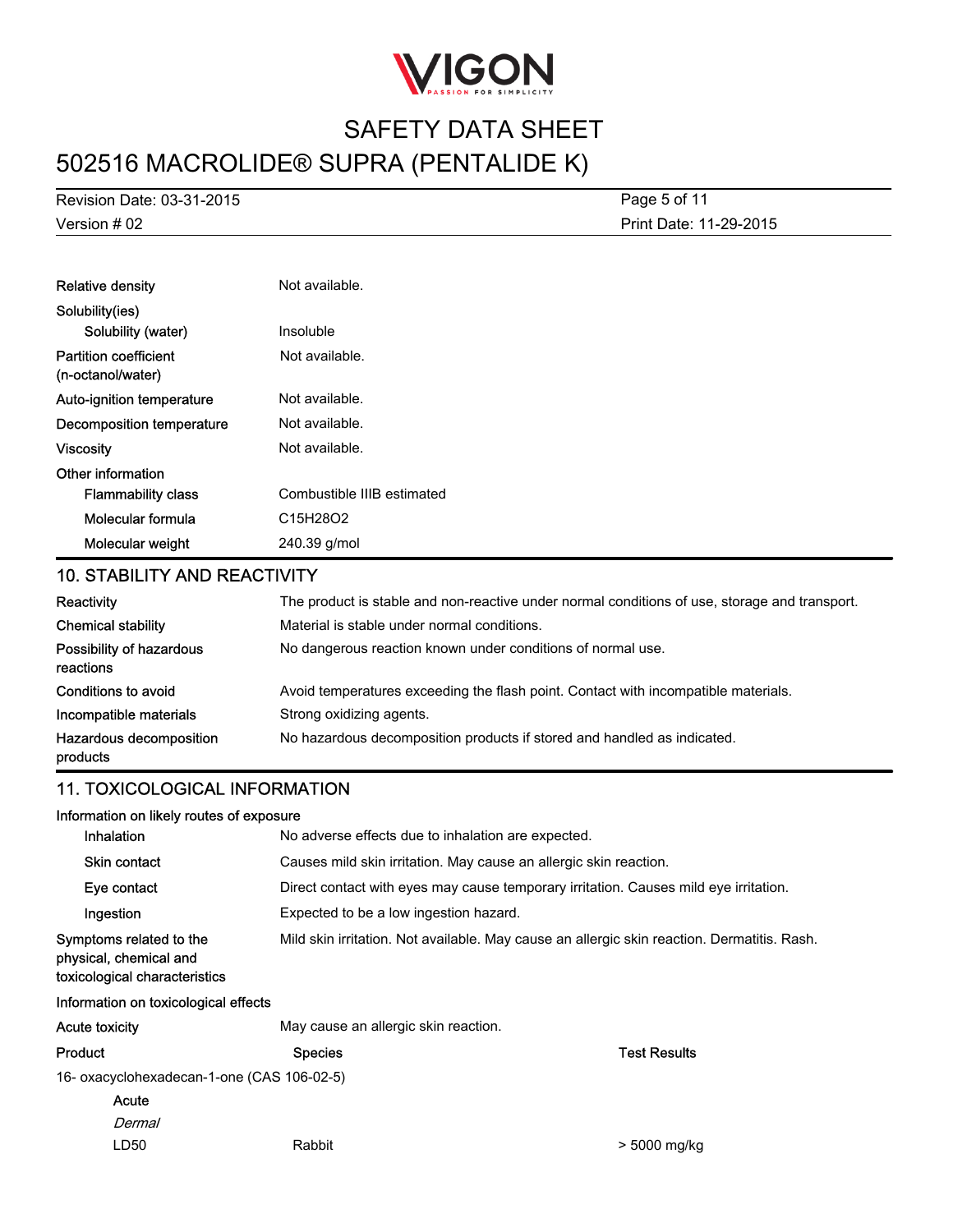

Version # 02 Revision Date: 03-31-2015

Print Date: 11-29-2015 Page 6 of 11

| Product                                               | <b>Species</b>                                                                                                                                                                                      | <b>Test Results</b>                                                                                                                                                                                                                                                            |
|-------------------------------------------------------|-----------------------------------------------------------------------------------------------------------------------------------------------------------------------------------------------------|--------------------------------------------------------------------------------------------------------------------------------------------------------------------------------------------------------------------------------------------------------------------------------|
| Oral                                                  |                                                                                                                                                                                                     |                                                                                                                                                                                                                                                                                |
| LD50                                                  | Rat                                                                                                                                                                                                 | > 5000 mg/kg                                                                                                                                                                                                                                                                   |
|                                                       | * Estimates for product may be based on additional component data not shown.                                                                                                                        |                                                                                                                                                                                                                                                                                |
| Skin corrosion/irritation                             | Causes mild skin irritation.<br>Irritation (dermal)(Human max.): Non irritant $@$ 4%                                                                                                                | Irritation (dermal, rabbit)(LD50 study): slight irritant @ 100%<br>Irritation (dermal, mouse)(photoxicity study): Non irritant $@$ 100%<br>Irritation (dermal, pig)(phototoxicity study): Non irritant @ 100%<br>Irritation (dermal, human) (single patch): Non irritant @ 10% |
| Serious eye damage/eye<br>irritation                  | Direct contact with eyes may cause temporary irritation.<br>Irritation (ocular, rabbit) (OECD 405): Non irritant @ 0.5%                                                                             |                                                                                                                                                                                                                                                                                |
| Respiratory or skin sensitization                     |                                                                                                                                                                                                     |                                                                                                                                                                                                                                                                                |
| Respiratory sensitization                             | Not a respiratory sensitizer.                                                                                                                                                                       |                                                                                                                                                                                                                                                                                |
| <b>Skin sensitization</b>                             | May cause an allergic skin reaction.<br>Sensitization (HRIPT): Non sensitizing @ 2%<br>Sensitization (Human max.): Non sensitizing @ 10%                                                            |                                                                                                                                                                                                                                                                                |
|                                                       | Photo-toxicity (rabbit): Effects@ 10%, no effects @ %5<br>Photo-toxicity (quinea pig): No effects $@$ 20%<br>Photo-toxicity (mouse): No effects @ 100%<br>Photo-toxicity (pig): No effects $@$ 100% | Photo-toxicity (guinea pig): Effects @ 50%, no effects @ 10%                                                                                                                                                                                                                   |
| Germ cell mutagenicity                                | Mutagenicity (OECD 471): Non mutagenic (5 tests)<br>Genotoxicity (micronucleus test) (OECD 474): No effects                                                                                         |                                                                                                                                                                                                                                                                                |
| Carcinogenicity                                       |                                                                                                                                                                                                     |                                                                                                                                                                                                                                                                                |
|                                                       | OSHA Specifically Regulated Substances (29 CFR 1910.1001-1050)                                                                                                                                      |                                                                                                                                                                                                                                                                                |
| Not listed.                                           |                                                                                                                                                                                                     |                                                                                                                                                                                                                                                                                |
| <b>Reproductive toxicity</b>                          |                                                                                                                                                                                                     | This product is not expected to cause reproductive or developmental effects.                                                                                                                                                                                                   |
| Specific target organ toxicity -<br>single exposure   | Not classified.                                                                                                                                                                                     |                                                                                                                                                                                                                                                                                |
| Specific target organ toxicity -<br>repeated exposure | Not classified.                                                                                                                                                                                     |                                                                                                                                                                                                                                                                                |
| <b>Aspiration hazard</b>                              | Not an aspiration hazard.                                                                                                                                                                           |                                                                                                                                                                                                                                                                                |
| <b>12. ECOLOGICAL INFORMATION</b>                     |                                                                                                                                                                                                     |                                                                                                                                                                                                                                                                                |
| Ecotoxicity                                           | Very toxic to aquatic life with long lasting effects.                                                                                                                                               |                                                                                                                                                                                                                                                                                |

| Product                                    |      | <b>Species</b> | <b>Test Results</b>     |
|--------------------------------------------|------|----------------|-------------------------|
| 16- oxacyclohexadecan-1-one (CAS 106-02-5) |      |                |                         |
| <b>Aquatic</b>                             |      |                |                         |
| Crustacea                                  | EC50 | Daphnia magna  | $> 1.27$ mg/l, 48 hours |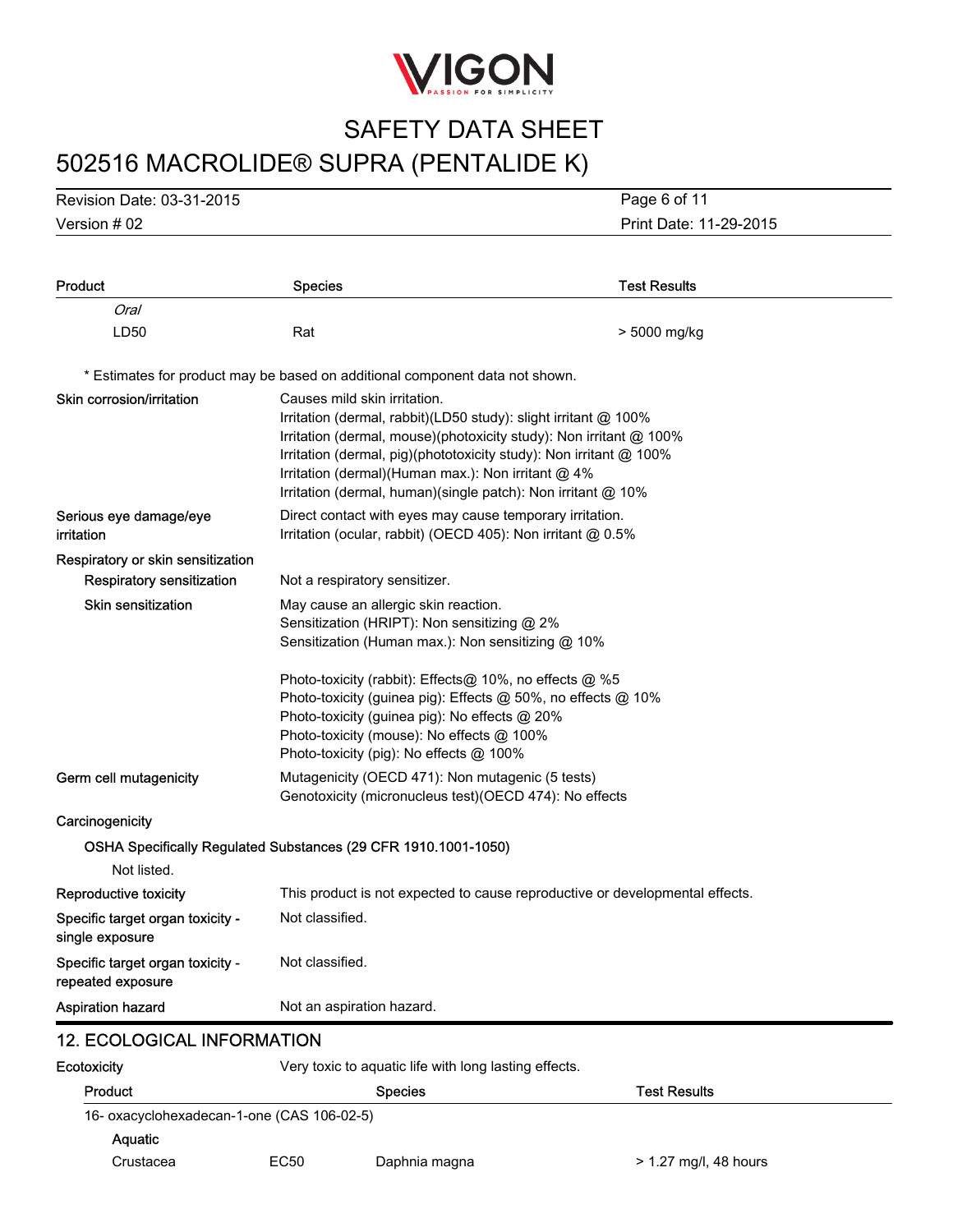

Version # 02 Revision Date: 03-31-2015 Print Date: 11-29-2015 Page 7 of 11

| Product                                                                      |             | <b>Species</b>                                                                                                                                                                               | <b>Test Results</b>                                                                                                                                                                                                                                                    |  |
|------------------------------------------------------------------------------|-------------|----------------------------------------------------------------------------------------------------------------------------------------------------------------------------------------------|------------------------------------------------------------------------------------------------------------------------------------------------------------------------------------------------------------------------------------------------------------------------|--|
| Fish                                                                         | <b>LC50</b> | Fish                                                                                                                                                                                         | $> 0.11$ mg/l, 96 hours                                                                                                                                                                                                                                                |  |
| * Estimates for product may be based on additional component data not shown. |             |                                                                                                                                                                                              |                                                                                                                                                                                                                                                                        |  |
| Persistence and degradability                                                |             | Readily biodegradability (OECD 301 F): readily biodegradable<br>Readily biodegradability (OECD 301 D): readily biodegradable<br>Readily biodegradability (OECD 301 B): readily biodegradable |                                                                                                                                                                                                                                                                        |  |
| <b>Bioaccumulative potential</b>                                             |             | No data available.                                                                                                                                                                           |                                                                                                                                                                                                                                                                        |  |
| Mobility in soil                                                             |             | No data available.                                                                                                                                                                           |                                                                                                                                                                                                                                                                        |  |
| Other adverse effects                                                        |             | No other adverse environmental effects (e.g. ozone depletion, photochemical ozone creation<br>potential, endocrine disruption, global warming potential) are expected from this component.   |                                                                                                                                                                                                                                                                        |  |
| <b>13. DISPOSAL CONSIDERATIONS</b>                                           |             |                                                                                                                                                                                              |                                                                                                                                                                                                                                                                        |  |
| <b>Disposal instructions</b>                                                 |             | local/regional/national/international regulations.                                                                                                                                           | Do not discharge into drains, water courses or onto the ground. Do not allow this material to drain<br>into sewers/water supplies. Do not contaminate ponds, waterways or ditches with chemical or<br>used container. Dispose of contents/container in accordance with |  |
| Local disposal regulations                                                   |             |                                                                                                                                                                                              | Dispose in accordance with all applicable regulations.                                                                                                                                                                                                                 |  |
| Hazardous waste code                                                         |             | Not established.                                                                                                                                                                             |                                                                                                                                                                                                                                                                        |  |
| Waste from residues / unused<br>products                                     |             |                                                                                                                                                                                              | Empty containers or liners may retain some product residues. This material and its container must<br>be disposed of in a safe manner (see: Disposal instructions).                                                                                                     |  |

Contaminated packaging Empty containers should be taken to an approved waste handling site for recycling or disposal. Since emptied containers may retain product residue, follow label warnings even after container is emptied.

### 14. TRANSPORT INFORMATION

#### ADN

| UN number                    | 3077                                                                                |
|------------------------------|-------------------------------------------------------------------------------------|
| UN proper shipping name      | ENVIRONMENTALLY HAZARDOUS SUBSTANCE, SOLID, N.O.S. (16-<br>oxacyclohexadecan-1-one) |
| Transport hazard class(es)   | 9                                                                                   |
| Subsidiary class(es)         |                                                                                     |
| Packing group                | Ш                                                                                   |
| Environmental hazards        | Yes                                                                                 |
| Labels required              | 9                                                                                   |
| <b>ADR</b>                   |                                                                                     |
| UN number                    | 3077                                                                                |
| UN proper shipping name      | ENVIRONMENTALLY HAZARDOUS SUBSTANCE, SOLID, N.O.S. (16-<br>oxacyclohexadecan-1-one) |
| Transport hazard class(es)   | 9                                                                                   |
| Subsidiary class(es)         | -                                                                                   |
| Packing group                | Ш                                                                                   |
| <b>Environmental hazards</b> | Yes                                                                                 |
| Labels required              | 9                                                                                   |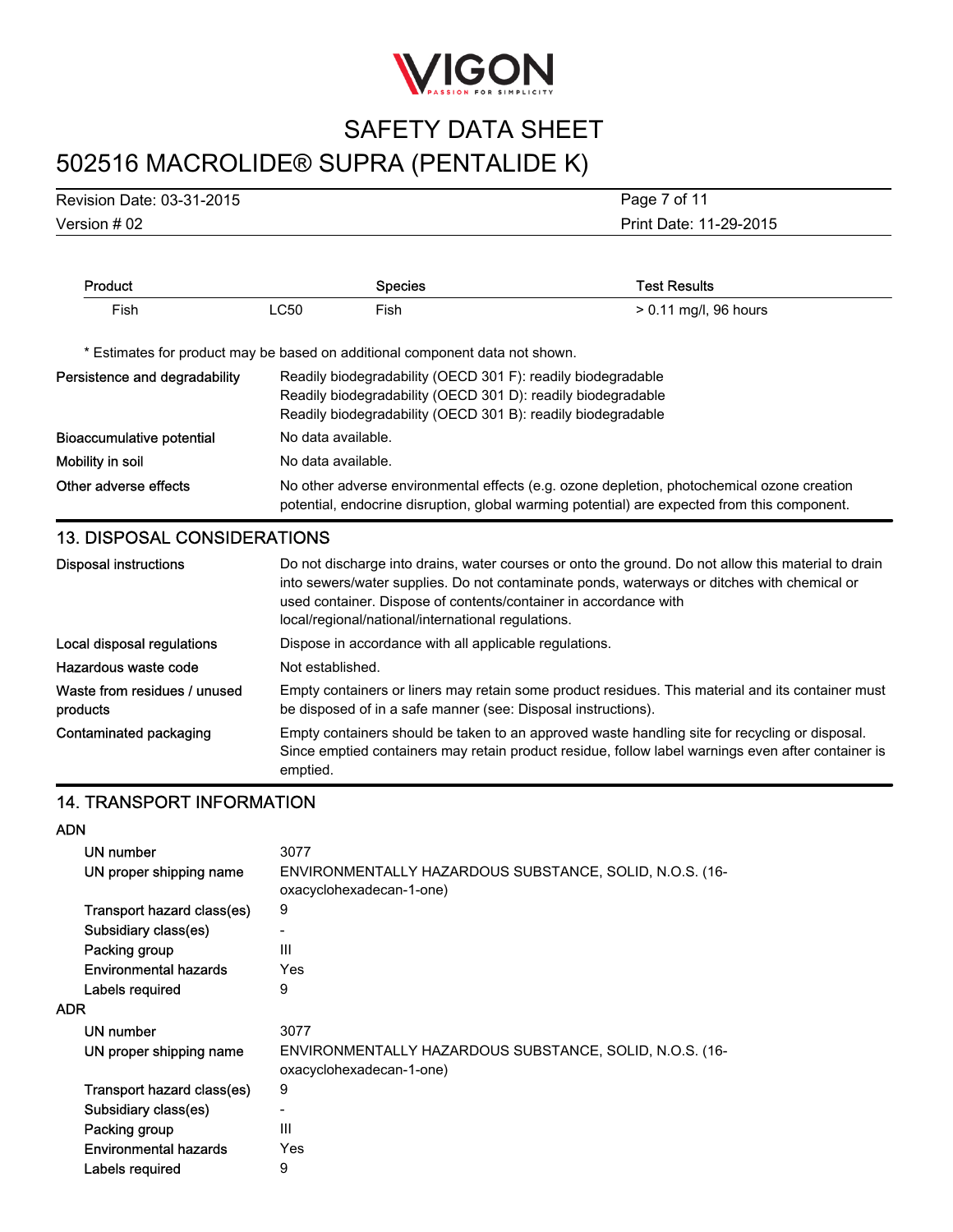

Version # 02 Revision Date: 03-31-2015

Print Date: 11-29-2015 Page 8 of 11

### RID

| UN number                                            | 3077                                                                                |
|------------------------------------------------------|-------------------------------------------------------------------------------------|
| UN proper shipping name                              | ENVIRONMENTALLY HAZARDOUS SUBSTANCE, SOLID, N.O.S. (16-                             |
|                                                      | oxacyclohexadecan-1-one)                                                            |
| Transport hazard class(es)                           | 9                                                                                   |
| Subsidiary class(es)                                 |                                                                                     |
| Packing group                                        | Ш                                                                                   |
| <b>Environmental hazards</b>                         | Yes                                                                                 |
| Labels required                                      | 9                                                                                   |
| <b>DOT</b>                                           |                                                                                     |
| <b>BULK</b>                                          |                                                                                     |
| UN number                                            | 3077                                                                                |
| Proper shipping name                                 | ENVIRONMENTALLY HAZARDOUS SUBSTANCE, SOLID, N.O.S. (16-<br>oxacyclohexadecan-1-one) |
| <b>Hazard class</b>                                  | 9                                                                                   |
| Packing group                                        | Ш                                                                                   |
| <b>Environmental hazards</b>                         |                                                                                     |
| Marine pollutant                                     | Yes                                                                                 |
| Packaging exceptions                                 | 155                                                                                 |
| Packaging bulk                                       | 240                                                                                 |
| Labels required                                      | 9                                                                                   |
| <b>DOT</b>                                           |                                                                                     |
| <b>NON-BULK</b>                                      |                                                                                     |
| Not regulated as dangerous goods.                    |                                                                                     |
| <b>IATA</b>                                          |                                                                                     |
| Not regulated as dangerous goods.                    |                                                                                     |
| <b>IMDG</b>                                          |                                                                                     |
| <b>UN number</b>                                     | 3077                                                                                |
| UN proper shipping name                              | ENVIRONMENTALLY HAZARDOUS SUBSTANCE, SOLID, N.O.S. (16-<br>oxacyclohexadecan-1-one) |
| Transport hazard class(es)                           | 9                                                                                   |
| Subsidiary class(es)                                 |                                                                                     |
| Packing group                                        | Ш                                                                                   |
| <b>Environmental hazards</b>                         |                                                                                     |
| Marine pollutant                                     | Yes                                                                                 |
| Labels required                                      | 9                                                                                   |
| Transport in bulk according<br>to Annex II of MARPOL | Not applicable.                                                                     |
| 73/78 and the IBC Code                               |                                                                                     |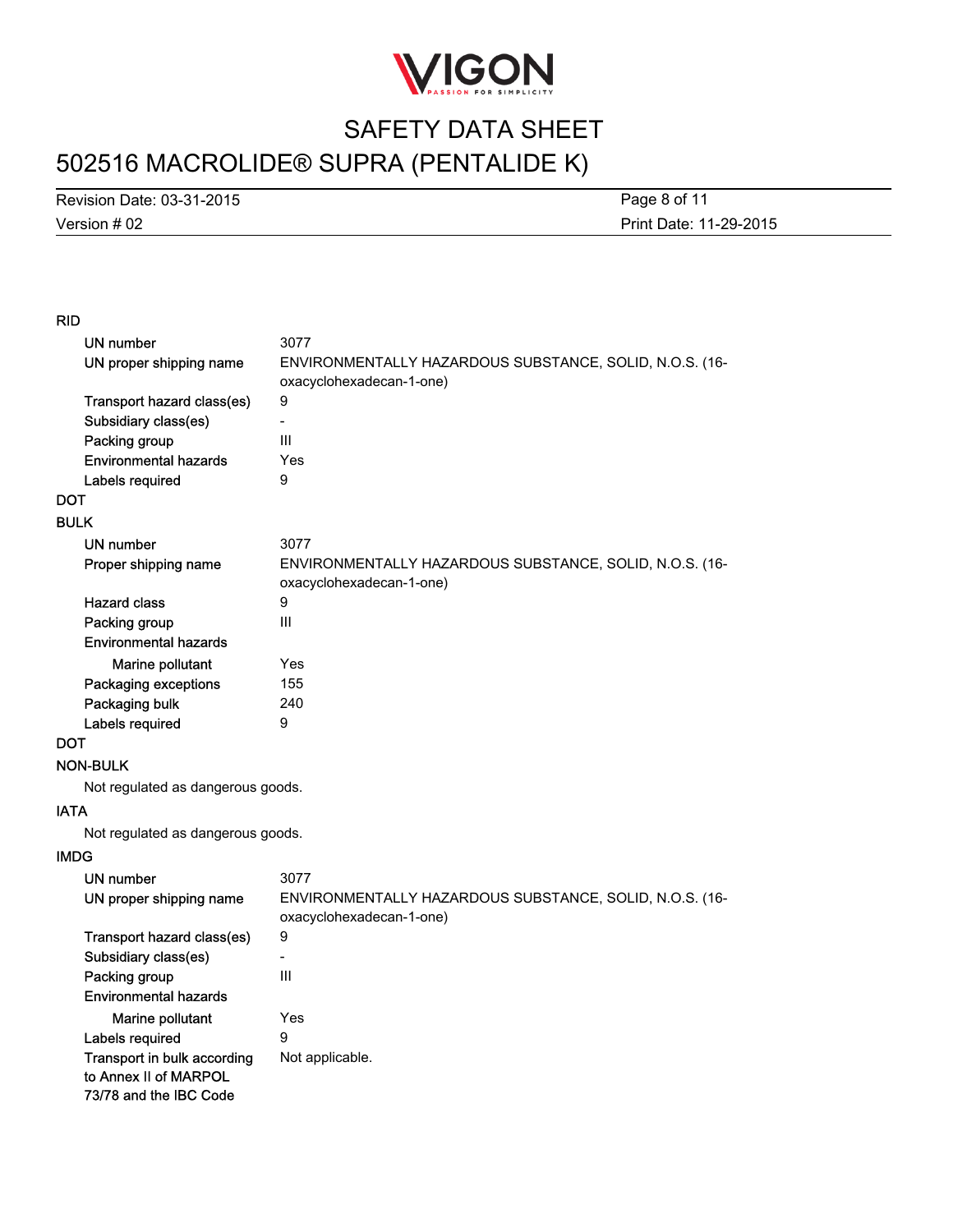

Version # 02 Revision Date: 03-31-2015 Print Date: 11-29-2015 Page 9 of 11

### ADN; ADR; DOT BULK; IMDG; RID





### 15. REGULATORY INFORMATION

US federal regulations This product is a "Hazardous Chemical" as defined by the OSHA Hazard Communication Standard, 29 CFR 1910.1200.

### CERCLA Hazardous Substance List (40 CFR 302.4)

Not listed.

### US. OSHA Specifically Regulated Substances (29 CFR 1910.1001-1050)

Not listed.

#### SARA 304 Emergency release notification

Not regulated.

OSHA Specifically Regulated Substances (29 CFR 1910.1001-1050)

Not listed.

### TSCA Section 12(b) Export Notification (40 CFR 707, Subpt. D)

Not regulated.

### Superfund Amendments and Reauthorization Act of 1986 (SARA)

| Hazard categories                             | Immediate Hazard - Yes |
|-----------------------------------------------|------------------------|
|                                               | Delayed Hazard - No    |
|                                               | Fire Hazard - No       |
|                                               | Pressure Hazard - No   |
|                                               | Reactivity Hazard - No |
| <b>SARA 302 Extremely hazardous substance</b> |                        |

Not listed.

SARA 311/312 Hazardous chemical No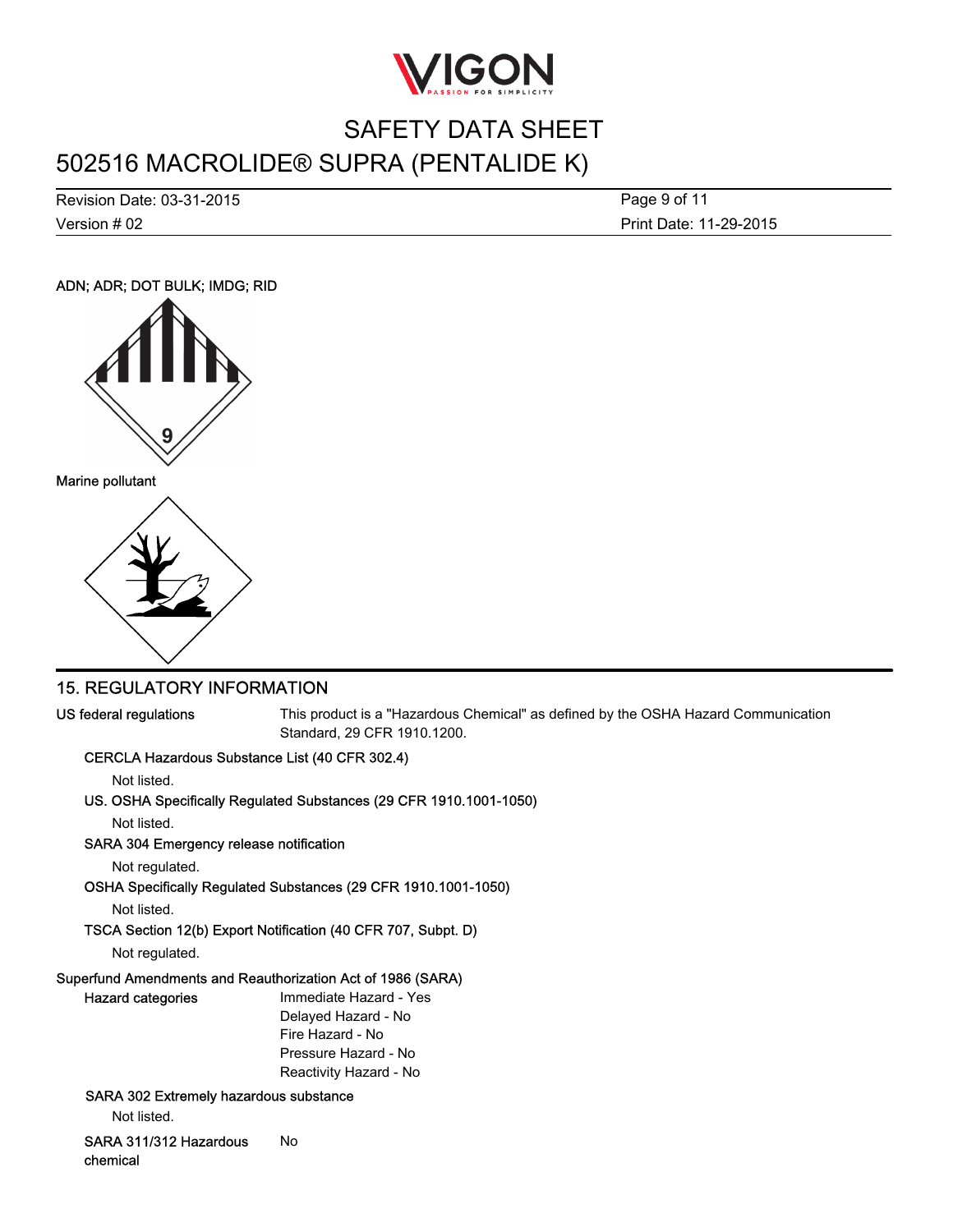

# SAFETY DATA SHEET

## 502516 MACROLIDE® SUPRA (PENTALIDE K)

Version # 02 Revision Date: 03-31-2015 Print Date: 11-29-2015 Page 10 of 11

## SARA 313 (TRI reporting)

Not regulated.

#### Other federal regulations

Clean Air Act (CAA) Section 112 Hazardous Air Pollutants (HAPs) List

Not regulated.

#### Clean Air Act (CAA) Section 112(r) Accidental Release Prevention (40 CFR 68.130)

Not regulated.

Safe Drinking Water Act (SDWA) Not regulated.

#### US state regulations

#### US. Massachusetts RTK - Substance List

Not regulated.

US. New Jersey Worker and Community Right-to-Know Act

Not listed.

US. Pennsylvania Worker and Community Right-to-Know Law

Not listed.

#### US. Rhode Island RTK

Not regulated.

#### US. California Proposition 65

#### US - California Proposition 65 - Carcinogens & Reproductive Toxicity (CRT): Listed substance

Not listed.

#### International Inventories

| Country(s) or region        | <b>Inventory name</b>                                                     | On inventory (yes/no)* |
|-----------------------------|---------------------------------------------------------------------------|------------------------|
| Australia                   | Australian Inventory of Chemical Substances (AICS)                        | Yes                    |
| Canada                      | Domestic Substances List (DSL)                                            | Yes                    |
| Canada                      | Non-Domestic Substances List (NDSL)                                       | No.                    |
| China                       | Inventory of Existing Chemical Substances in China (IECSC)                | Yes                    |
| Europe                      | European Inventory of Existing Commercial Chemical<br>Substances (EINECS) | Yes                    |
| Europe                      | European List of Notified Chemical Substances (ELINCS)                    | No.                    |
| Japan                       | Inventory of Existing and New Chemical Substances (ENCS)                  | Yes                    |
| Korea                       | Existing Chemicals List (ECL)                                             | Yes                    |
| New Zealand                 | New Zealand Inventory                                                     | <b>Yes</b>             |
| Philippines                 | Philippine Inventory of Chemicals and Chemical Substances<br>(PICCS)      | Yes                    |
| United States & Puerto Rico | Toxic Substances Control Act (TSCA) Inventory                             | Yes                    |

\*A "Yes" indicates that all components of this product comply with the inventory requirements administered by the governing country(s) A "No" indicates that one or more components of the product are not listed or exempt from listing on the inventory administered by the governing country(s).